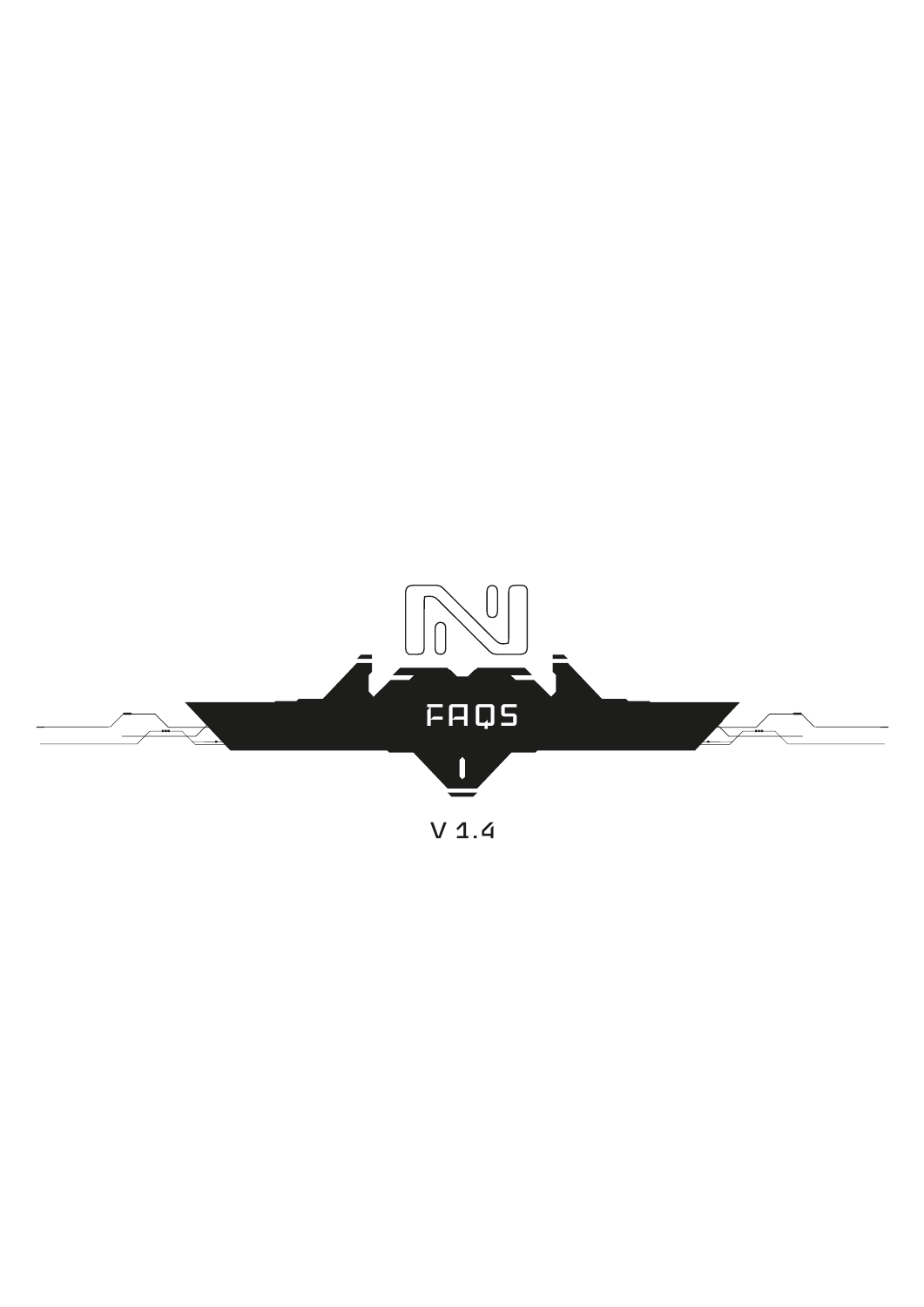ENGLISH. FAQs V1.4

# INTRODUCTION

**If a Combat Group only contains troopers in Hidden** to draw the LoF from those 180°. **Deployment or that are off-table with Airborne Deployment, do you have to indicate to your opponent**  As we can see on the graphic, the Fusilier can draw a **that you have two Combat Groups?**

Yes. The number of Combat Groups is Open Information.

**Is the Combat Group of a Marker (Camouflaged, TO Camouflaged, IMP-1, IMP-2…) Open or Private Information?**

It is Open Information.

**Do Camouflage markers that do not represent a trooper (Mines, Ambush Camouflage decoys ...) belong to a Combat Group?**

Yes. They are considered to belong to the Combat Group of the troops that have deployed them.

# BASIC RULES

**Are these two miniatures in base to base contact?** 

Because of this little nuance of troop / target, "If I can see you, you can see me" the target can draw LoF to the attacker troop when the attacker is within the 180º front half base of the target. In summary: For a miniature can ARO must be within its 180 front half base and be able

LoF from any point of his volume to any visible point of the volume of the Reverend. The Fusilier is within the 180º front half of the Reverend, but she can't draw a LoF from her 180° front half, because the scenery block the line, so she can't shoot.





Yes, as their Silhouette Volumes are touching each other.

#### **In the reactive turn, when can you measure the Zone of Control?**

Following the steps of the Order Expenditure Sequence: you declare a ZoC ARO, and in the step of resolution, is when the players take measurements. So, is troop is in the ZoC, resolve his ARO, but if not, the ARO is lost.

#### **Can I return a shot in ARO if a troop attacks within the 180º front half base, but without LoF from the 180º front treated? half base?**

with the front half of their base.

LoF can be drawn from any point in the troop's volume to any point in the target's volume.

# INITIATIVE AND DEPLOYMENT **When do AI Beacons deploy?**

AI Beacons deploy during the Deployment Phase, just like any other troop that has no Deployment Special Skill.

#### **When are the Symbiomates or SymbioBombs assigned?**

They are assigned at the moment that you deploy the trooper whose profile includes the SymbioMates or SymbioBombs is deployed.

#### **When are Booty and MetaChemistry rolled for?**

*After* the player's Deployment Phase.

For AD troops and similar skills, the roll will take place after landing, as specified in the rules of these skills: *After* their Deployment.

# GAME SEQUENCE

# **Under 3rd Ed rules, how should the game terms Game Turn and Player Turn in the Campaign Paradiso rules be**

A troop have a LoF angle of 180º, that is, they can see Turn" appear in the Campaign Paradiso rule texts, you When the game terms "Game Turn" and "Player must consider them as Game Round and Player Turn respectively.

2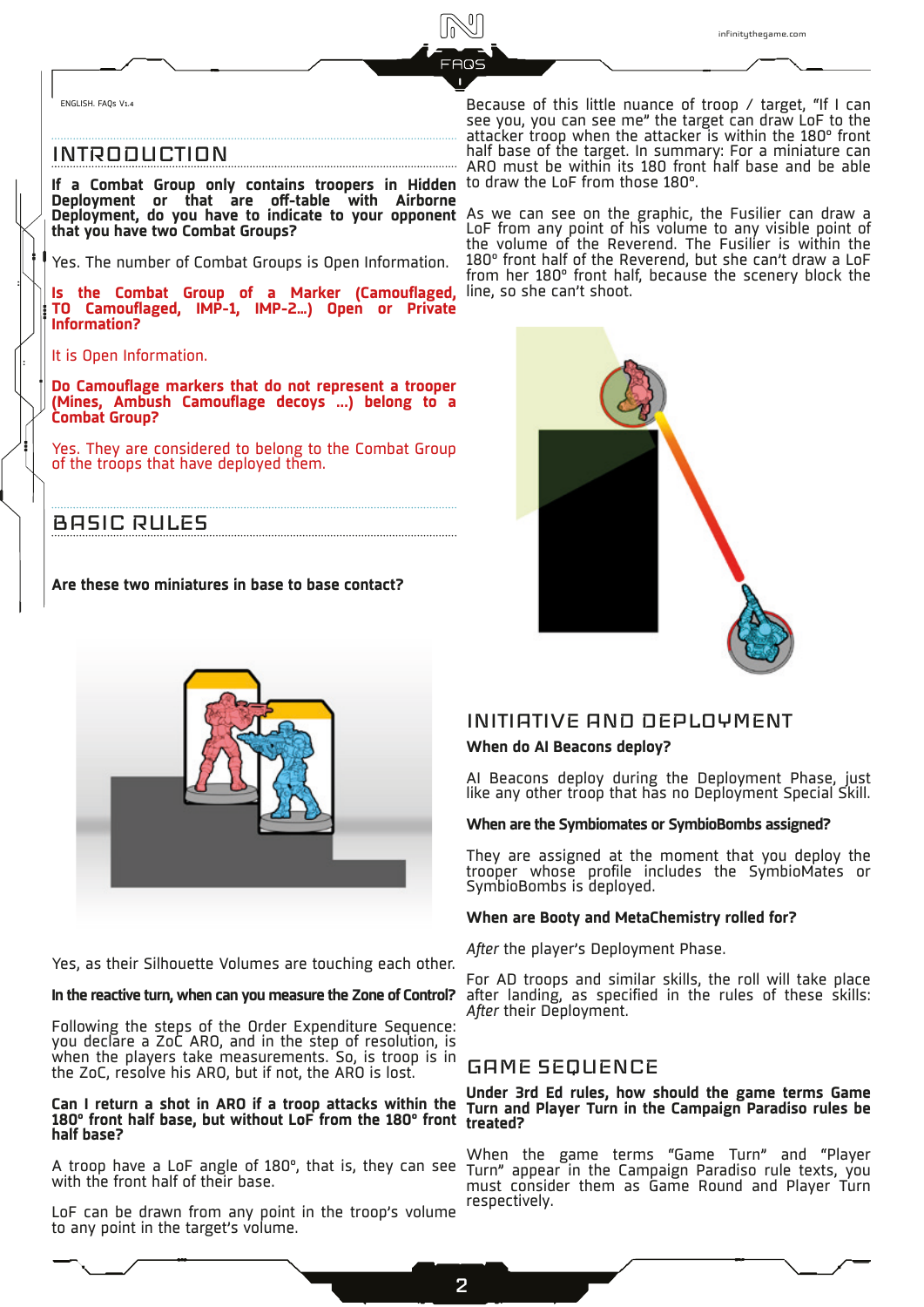|                                                                                                                                                                                                                                                                | <b>FAQS</b>                                                                                                                                                                                                                                                 |
|----------------------------------------------------------------------------------------------------------------------------------------------------------------------------------------------------------------------------------------------------------------|-------------------------------------------------------------------------------------------------------------------------------------------------------------------------------------------------------------------------------------------------------------|
| ORDERS AND ORDER POOL<br>waiting for the second Skill when a troop in Camouflage movement that takes it out of that Cover?<br>or Impersonation State is activated?                                                                                             | That means that if I declare my first Short Skill while in<br>Cover, my opponents may declare their Attacks when<br>Is it obligatory to declare that the ARO is delayed when this trooper is in Cover even if my second Short Skill is a                    |
| Yes, it is obligatory.<br>Can you delay the ARO with a trooper in Hidden the one who declares the Attack.<br>Deployment?                                                                                                                                       | No. The opponents will declare the Skills that they are<br>going to use, with all the corresponding details. But the<br>Attacks are made at the best point of the movement for                                                                              |
| cancelling the Hidden Deployment state.                                                                                                                                                                                                                        | Can I apply the bonus of +1 to Burst for Twin Weapons, if<br>Yes, but you have to place the TO Camouflage Marker, my troop has a Light Shotgun and has used the Special<br>Skill Scavenger to get a Rifle+Light Shotgun?                                    |
| against the Auxbot decides not to declare any ARO. With weapons with the symbol "+" are a combined weapon.<br>the second Short Skill, the Auxilia and Auxbot Move                                                                                              | An Auxilia and his Auxbot declares Move as first Short No. To be able to apply the bonus for Twin Weapons,<br>Skill of his Order. A Celestial Guard who only has LoF both the weapons must be exactly the same. The                                         |
| again, so that the Auxilia is now within the LoF of the Is the Twin Weapons rule applied to Close Combat?<br>Celestial Guard. Could the Celestial Guard declare an ARO<br>against Auxilia now?                                                                 | No.                                                                                                                                                                                                                                                         |
| single ARO as they possess the G: Synchronized Special deployed by allied troops?<br>Skill. Therefore, as the Celestial Guard has decided not to<br>declare his ARO after the first Short Skill, he has lost the No.                                           | No, because the Auxilia and the Auxbot generated a Can you declare an Attack against pieces of Equipment                                                                                                                                                    |
| ability to declare any ARO against that Order.<br>Do Impetuous trooper ever consider a Piece of trooper but shoot at a different trooper?<br>Equipment, Deployable Weapon, or a Perimeter Weapon,<br>like a CrazyKoala or Netrod, to be the nearest enemy Yes. | Can you declare Discover + BS Attack to Discover a                                                                                                                                                                                                          |
| figure?                                                                                                                                                                                                                                                        |                                                                                                                                                                                                                                                             |
| No.                                                                                                                                                                                                                                                            | Can you split the Burst between several troops, when you<br>declare Discover + BS Attack to discover a trooper and                                                                                                                                          |
|                                                                                                                                                                                                                                                                | shoot at a different trooper?                                                                                                                                                                                                                               |
| COMBAT                                                                                                                                                                                                                                                         | Yes. Losing the shots at the target of the Discover if the<br>Discover fails.                                                                                                                                                                               |
| BALLISTIC SKILLS [BS]<br>Can a miniature throw a Smoke Grenade to protect cancelled?                                                                                                                                                                           | What happens when a Direct Template Weapon in ARO<br>misses the target because it's out of range? Does it<br>affect the other troops inside the Template or does it get                                                                                     |
| another figure from an attack?                                                                                                                                                                                                                                 | The Attack is cancelled.                                                                                                                                                                                                                                    |
| No. In a similar way to a Dodge, the Special Dodge<br>the throwing trooper.                                                                                                                                                                                    | provided by throwing a Smoke Grenade can only protect Can Camouflage Markers be indirectly hit by Templates<br>Weapons? How does this interact with Impersonation?                                                                                          |
| a sealed room?                                                                                                                                                                                                                                                 | Can you do Speculative Fire or Guided Attack from or into If you hit an enemy trooper not in Camouflaged state<br>and there is an enemy Camouflage Marker inside the                                                                                        |
| trajectory of the Attack.                                                                                                                                                                                                                                      | Area of Effect of the Template, then the Camouflage<br>No you can't, because there is no way to trace the Marker would be affected too. However, with an<br>Impersonation Marker you can not declare the Attack<br>because it counts as a friendly trooper. |
| How does Speculative Fire interact with enemy troops<br>in Targeted State? For example is the attack affected by<br><b>Camouflage or Cover?</b>                                                                                                                | DAMAGE                                                                                                                                                                                                                                                      |
| a troop in Targeted State. The negative MOD imposed for what happens first: the Guts Roll or the profile change?                                                                                                                                               | The Attack is performed without the -6 MOD for <b>When a miniature with Transmutation or Symbiont</b><br>Speculative Fire and with a MOD of +3 for being against Armor loses the last Wound of its first Troop Profile,                                     |
| Camouflage, for example, do not apply to a Speculative<br>as it is an Attack with a Weapon Template.                                                                                                                                                           | Fire and the Cover ARM/BTS bonus also does not apply After the correspondent ARM/BTS rolls, the Guts Roll is<br>made and after that the change of profile is made.                                                                                          |
| the BS Attack (or any other similar Skill) is performed?                                                                                                                                                                                                       | When do you choose which point of the movement path How does the Guts Roll work if the trooper that triggered<br>it falls Unconscious in that Order?                                                                                                        |

 $\begin{picture}(42,14) \put(0,0){\line(1,0){150}} \put(15,0){\line(1,0){150}} \put(15,0){\line(1,0){150}} \put(15,0){\line(1,0){150}} \put(15,0){\line(1,0){150}} \put(15,0){\line(1,0){150}} \put(15,0){\line(1,0){150}} \put(15,0){\line(1,0){150}} \put(15,0){\line(1,0){150}} \put(15,0){\line(1,0){150}} \put(15,0){\line(1,0){150}} \$ 

In the Resolution step, when the players are about to measure distances. In case the order of declaration is important, the active player is the one who chooses who must declare it first.

infinitythegame.com

Apply the Guts rule normally.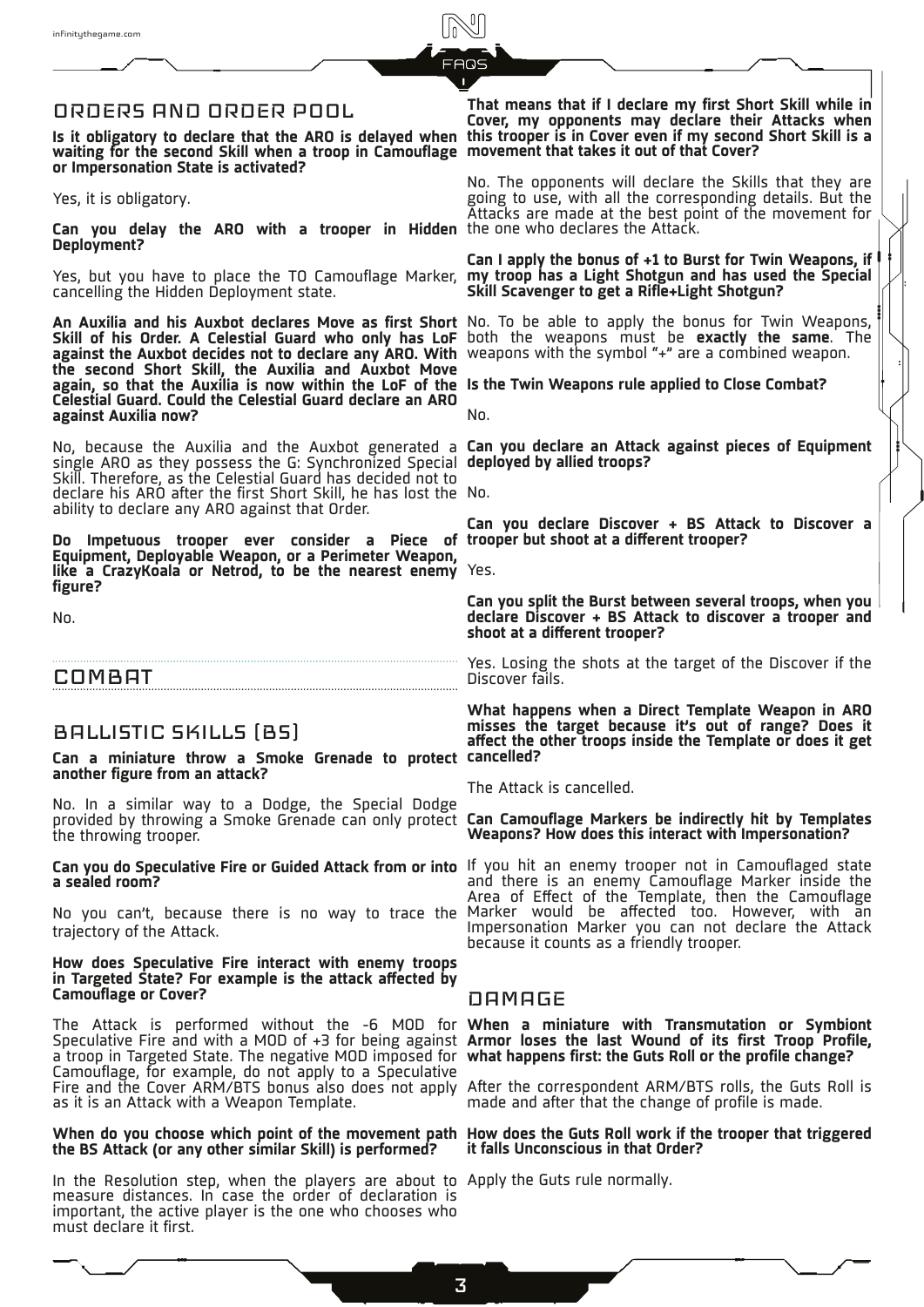# CHARACTERISTICS AND SKILLS

# COMMON SKILLS

**What happens if a miniature with a 25 mm base moves inside a room with a Narrow Access receives a successful Engage attack from a model with a 40 mm base?** 

ignoring the Narrow Access.

**The second bullet of the Engaged state the text**  Yes. Since gaining LoF is not a Requirement for this skill. **should be:**

At the Conclusion of an Order, the Engaged state can be cancelled when all of a trooper's adversaries are in Null or Immobilized state. When this happens, the trooper's player must decide whether to keep the Engaged state, or cancel it by separating the trooper by 1mm from the adversaries.

If all of an active trooper's adversaries are in Null or Immobilized state the trooper can also cancel Engaged state by declaring Move (but following Engaged "State" by declaring Move (but Tollowing Troops can vault and they are considered to be moving<br>the structure of the Order) to separate from the <sub>un and down.</sub> adversaries.

**In a CC with the bonus to Burst applied for friendly troopers in that combat. Can I place more than one D-Charge?** 

Yes.

**When declaring a Dodge in Reactive Turn, the movement of the Dodge ends in the Trigger Area of a Mine. Does this make the Mine activate? Does the declared Dodge**  No. As the target is farther than the maximum Range **Skill avoid the damage of the Mine?** 

Yes, a Mine is activated by an Order or ARO if enemy troops is in its Trigger Area. Following the Order Expenditure Sequence (pag. 31) in the Declaration of AROs it states that if movements are declared the player **measures the movement distance and specifies where the trooper would be at the end of its movement**  path, therefore the Dodge roll would a Face to Face Roll against the trooper that declared the Order and a Normal Roll against the Mine. In the case of failing the Normal Roll or losing the Face to Face Roll, the Dodge movement does not occur, so the Mine does not activate.

**Can you declare a Dodge ARO even if the Order generating that reaction does not include an Attack?** 

Yes.

**If a trooper declares a Dodge in ARO, does this "open up"**  SPECIAL SKILLS **LoF to troopers behind them?**

No. A trooper that declares a Dodge in ARO continues to **version or the Spanish version?**  block LoF during that Order.

**How do the MODs for Low/Poor Visibility Zones apply to**  choose an ARM or BTS Roll against Attacks with the Bio-**Dodge Rolls? And to Engage?** 

The MODs apply whenever a Skill, Special Skill or piece **Against an AP+Shock shot, how does Bioimmunity work**  of Equipment requires LoF and is declared from, into or through a Low or Poor Visibility Zone. Note that if the trooper is within the Visibility Zone this also applies to Dodge Rolls against template weapons from outside The Shock Ammunition would treated like Normal LoF. So:

- .............. Any Dodge declared inside a Low/Poor Visibility Zone suffers the negative MOD, even in Close Combat or if the Dodge didn't involve LoF.
	- Any Dodge which LoF to the enemy trooper passes into/out/through a Low/Poor Visibility Zone suffers the penalty.

The negative MOD will also apply to the Engage Common Skill.

Both figures will end their movements inside the room, **Can I declare Change Facing if I can not gain LoF to the**<br>ignoring the Narrow Accose **enemy?** 

# **Can Motorcycles / Vehicle use stairs?**

Yes. Motorcycles / Vehicles cannot use the Climb skill but the stairs can be used without declaring Climb.

**Can troopers move through obstacles that do not exceed the height of their Silhouette Template? Then is that movement considered "up and down" or does it count as if they were always at ground level?** 

up and down.

**Is the Suppressive Fire state cancelled when a trooper, in Suppressive Fire, fails its Guts Roll?**

Yes.

# **If I declare a Suppressive Fire ARO beyond 24", does the -3 MOD for the Suppressive Fire apply to the opponent?**

value, the attack fails automatically and there is no FtF Roll so the -3 MOD of the Suppressive Fire State doesn't apply.

**When do I choose which ammunition or fire mode is used while in Suppresive Fire?**

At the moment of declaring the Burst.

**For a trooper with more than one weapon with the Suppressive Fire trait, must we declare which one he uses to enter Suppressive Fire state or can he use any of those weapons while in this state?**

When entering Suppressive Fire state, you must choose which weapon the trooper will use.

**Which version of Bioimmunity is the correct, the English** 

The English version. The trooper with Bioimmunity can Munitions Category.

**if you choose to make the Armor Roll with the BTS Attribute?** 

Ammunition, but is combined with AP Ammunition so it is compulsory to make the Roll with the ARM Attribute, not with the BTS.

4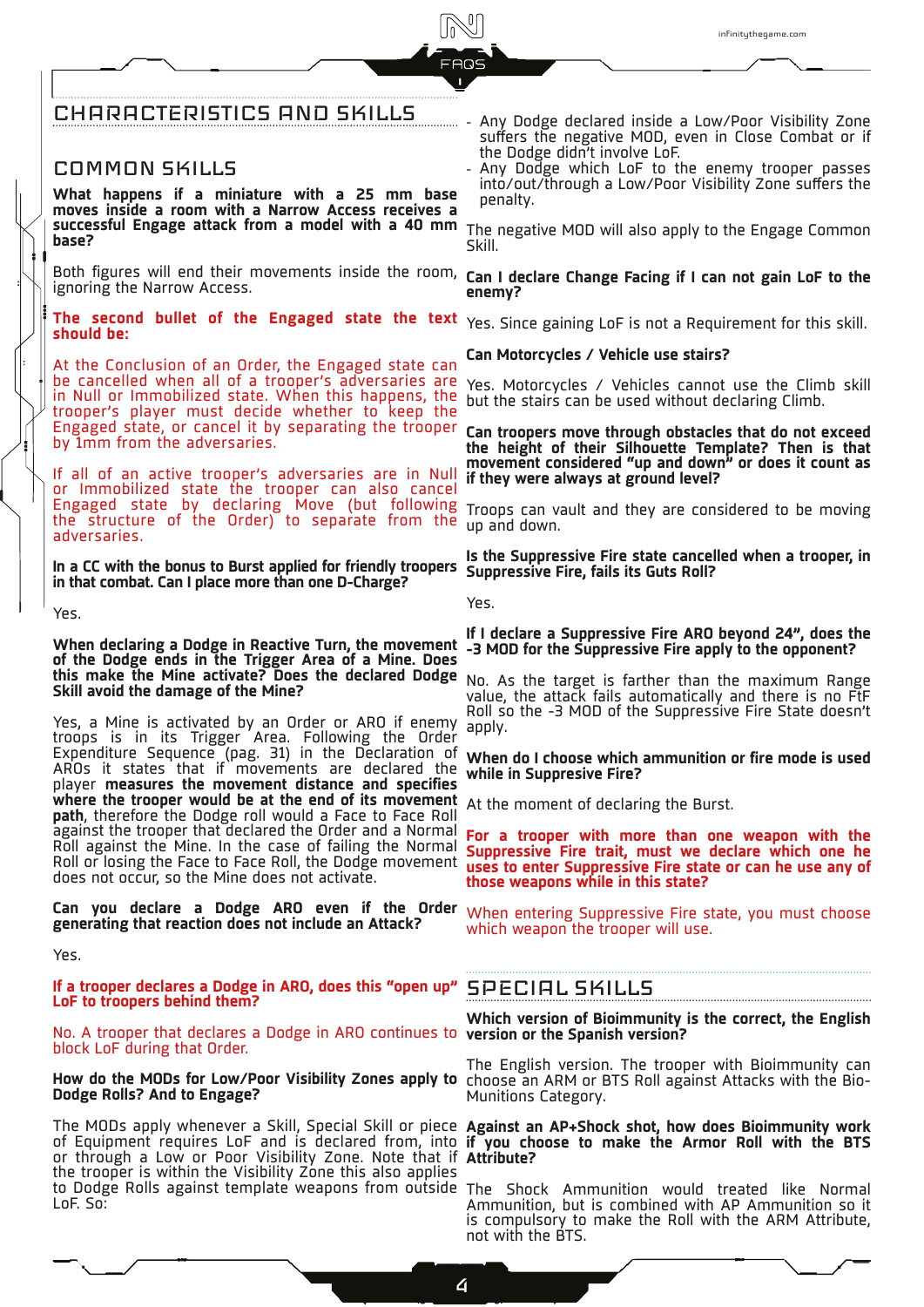**Does Kinematika increase the Engage radius?** 

Yes.

**Do Kinematika levels stack?** 

No

**Do Booty, Kinematika or Infiltrate Special Skills grant the in a Guts Roll? lower Levels?** 

Yes, but they are not stackable.

**When is the Infiltration Roll made when using Hidden When can an Engineer detonate a D-Charge? Deployment?** 

As established in the rule of "Hidden Deployment **Active Turn**, remotely detonate, **without range or LoF**  and Infiltration" (pag. 72) in the rulebook, the player **restrictions and without a Roll**, a D-Charge previously must write down the chosen deployment position for planted by themselves or by any other trooper from their the Hidden Deployment troop before performing the Infiltration Roll, and immediately after that roll for Infiltration to determine the effects in case of failure of In the **Reactive Turn** they may detonate a D-Charge if the Infiltration Roll.

Although the troops in Hidden Deployment are considered not to be on the table at all, for the purposes of the Infiltration Roll (pag.83) **they are considered to be**  - Or if the trooper activates within his **Zone of Control. on the table** so that the roll should be made once you have written down their position.

If the Infiltration Roll is a success, the troop infiltrates and does not lose the Hidden Deployment, but if the **How many D-Charges can be detonated at a time?**  user fails his Infiltration Roll, he must deploy inside his player's Deployment Zone and in contact with ones of One per Order or ARO. the edges of the game table.

# **Attack with this skill against an Unconscious trooper that same combat? is in Sepsitorized State and controlled by you?**

No. Sepsitorized troops are considered Allies even when ARO. Unconscious. So, it can not be the target of attacks from his own troops.

### **How do V: Dogged and G: Remote Presence interact with Equipment work during Deployment? each other?**

When a trooper that has both skills enters the Unconscious state for first time, the player controlling it has to choose which to use.

If the player chooses to activate V: Dogged, the trooper Minelayer trooper lacks the Infiltration Special Skill, will ignore the effects of the Unconscious state and enter the Deployable Weapons must be placed inside the the Dogged state. That means that the trooper will enter trooper's Deployment Zone. In the case that the trooper the Dead state at the end of the Turn, or if the trooper with Minelayer uses the Infiltration Special Skill, and this suffers a new wound before the Turn ends.

If the player chooses to use G: Remote Presence, the beyond. trooper will suffer the effects of the Unconscious state, but will gain a second Unconscious level before entering **Can you pick your AD: Parachutist location at any time**  the Dead state and it could be repaired meanwhile.

#### **If a trooper with G: Remote Presence and V: Dogged** No. You have to choose the location during the **enters the second level of Unconsciousness, can he use**  Deployment Phase of the owning player. **Dogged?**

Yes, because V: Dogged can activate when the trooper entered the Unconscious state.

Yes, because the activation is the same as V: Dogged.

**Could a trooper with Sixth Sense in Engaged state react to an Attack from outside that Close Combat?** 

Yes, you can always Dodge when all the Sixth Sense requirements are met.

**Troops with V: Courage and Religious, how do the V: Courage and the Religious Skills interact with each other** 

Troopers with both Skills can choose which one they are going to use in a Guts Roll.

A trooper with the Engineer Special Skill may, in the army.

either of the following is true:

- He has **Line of Fire** (LoF) to a trooper being activated by the Active Player.
- 

AROs must choose the **trooper activated by the Order as their target.**

**Can a troop with the Special Skill Protheion declare an the bonus of +1 to Burst in CC to friendly troopers in the Does a trooper with the G: Servant Special Skill provide** 

Yes, but only if they have not been activated by Order or

# **When using the Minelayer Special Skill or deploying CrazyKoalas or MadTraps how do deployable weapons or**

The deployment of weapons or deployable Equipment must follow the Deployment rules.

They must always be within the area in which the trooper is allowed to deploy. For example, if the trooper deployes in his own half of the table, he only can deploy the mine inside his half of the table, never

# **during the Deployment Phase of any player?**

**Can a Camouflage Marker prevent that an enemy trooper from reverting to the Camouflaged state? If the Camouflage Marker were a Mine, would prevent it too?** 

**Is it the same procedure with V: No Wound Incapacitation?**  Yes, no matter if it is a Mine or a real trooper, as the Camouflage trooper trying to Camouflage again doesn't know.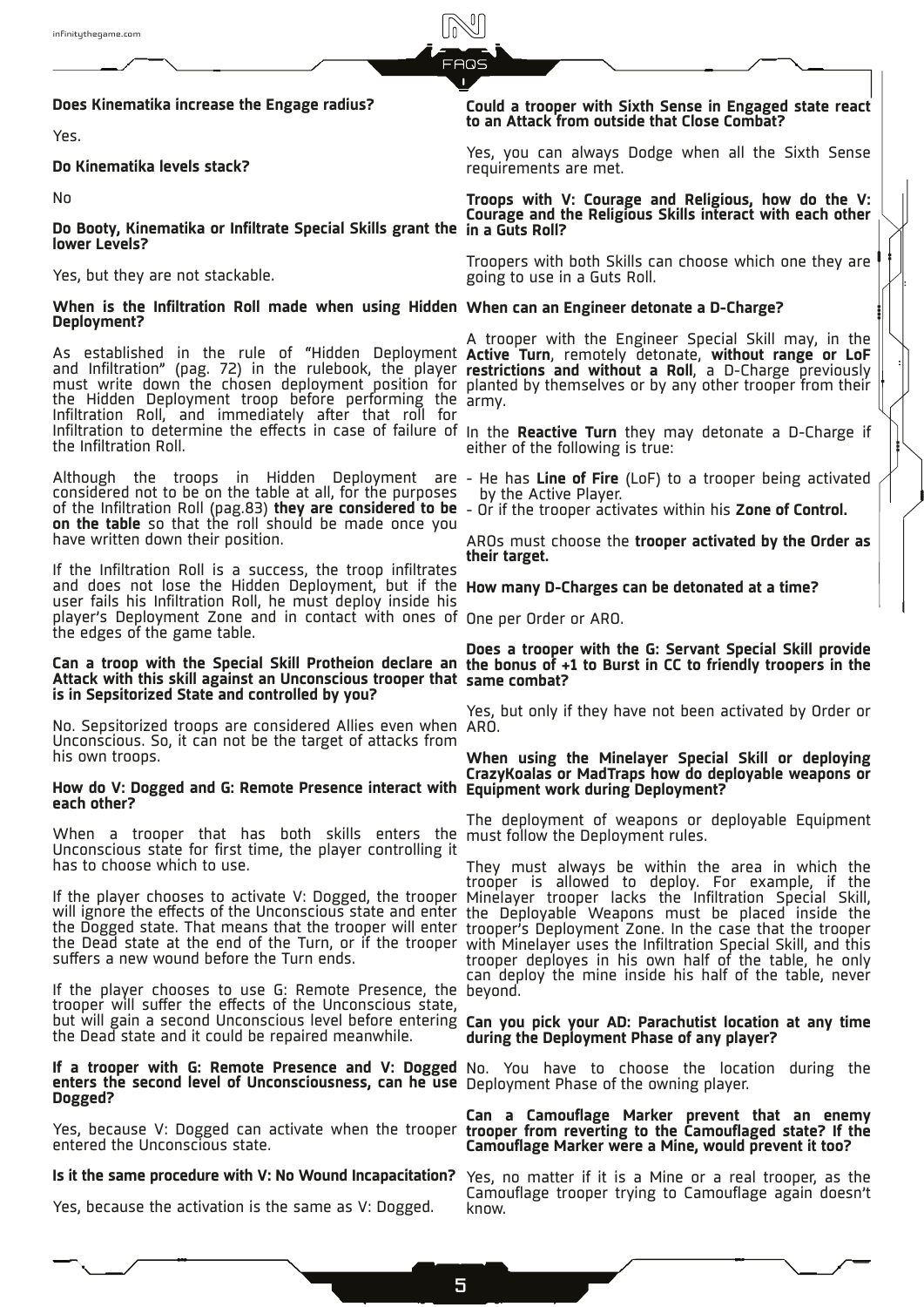**When a Camouflage Marker prevents an enemy troop from reverting to the Camouflaged state, does it reveal itself?** 

have to place the TO Camouflage Marker.

**How does Basic Impersonation work against alien races?** 

As stated on the rule (pag.80) in the sixth bullet point of Effects, the trooper can never adopt the Impersonation-1 state, the trooper with this Skill will instead start **TAG and the Pilot or TAG enters Dead State?** in Impersonation-2 state and when reactivating Impersonation state they will enter Impersonation-2 state.

**To discover a trooper in Impersonation-2 state, the rule**  Pilot stays on the table until he enters Dead state. **states that the enemy must pass a Discover Roll that applies no MODs, does that include the Range MODs?** 

The Range MODs apply normally. The only MOD CC SPECIAL SKILLS that does not apply is the -6 MOD for the previous Impersonation-1 state.

**At the moment of delaying the ARO against an Impersonation Marker, if the Marker does not reveal itself with its second Short Skill, can I declare a Discover ARO?** 

No. It works in the same way as it does against Camouflaged troops, if the Marker does not reveal itself, the reactive trooper loses his right to ARO.

**How does the Piece of Equipment TinBot C work with the Neurocinetics Special Skill on the Yān Huŏ 2 Missile Launcher profile?**

The TinBot C allow use of the Twin Weapons bonus in the Reactive Turn, granting Burst 2 with Neurocinetics.

**Does the Marksmanship Lv1 Special Skill apply to Template Weapons?**

Yes.

#### **When can you Mount or Dismount a troop?**

When declaring Move as the first Short Skill of an Order, at the beginning of its movement, a troop can Mount or Dismount.

**activated?**

entire Order sequence. The other profile does not count target to lose 1 point directly from his Wounds/STR as having been activated.

# **TAG, Vehicle or Motorcycle?**

No. When a trooper is in Engaged state at the start of the Order they can only declare CC Attack, Coup de Grâce, Dodge and those Skills which specify that they can be used in CC Combat or in the Engaged state, such **Do the special effects of Shock Special Ammunition affect**  as Reset.

**Can a troop Dismount from his TAG, Vehicle or Motorcycle if it is in Hidden Deployment or in a Marker state?**

Yes, but this action will reveal the TAG, Vehicle or Motorcycle.

### **Can a Pilot or Remote Pilot Mount any "empty" TAG?**

No, they can only Mount their own TAG.

No. If the trooper was in Hidden Deployment you will **A Pilot or Remote Pilot has dismounted from his TAG and the TAG is not in a Null state. Does the TAG still generate Orders in the Order count step of the Tactical Phase?**

Yes.

**What happens if a Pilot has Dismounted from a Manned** 

If the Pilot is Dead, the TAG also enters Dead state and is removed from the game table. If the TAG is Dead, the

**If a troop with Special Skill: Scavenger take a Hacking Device or a Medikit, is it considered a Specialist Troop?**

Yes.

**A troop with Special Skill: Scavenger, if this troop take a Hacking Device, could it be the target of a Hacking Attacks?**

Yes.

# WEAPONRY AND EQUIPMENT

# **WEAPONRY**

**A figure declares a BS Attack with a Breaker Rifle and Marksmanship, does each impact oblige you to perform a BTS Roll and an ARM Roll, receiving two wounds if failing both?** 

Yes. As stated on page 107, if the Ammunition affects different Attributes their effects are not combined, forcing the target to make a separate Roll for each affected Attribute.

**When Mounting or Dismounting, which profile is How do Criticals with the Shock Special Ammunition work?**

The new Troop Profile is the one that is activated for the A Critical with Shock Special Ammunition causes the Attribute bypassing the usual ARM Roll.

**During a CC Combat, can a trooper Dismount from his Do the Shock Special Ammunition affect those troops with the Lo-Tech A Special Skill or with Symbiont Armor?** 

> No. They count as troopers with a Wounds Attribute higher than 1.

> **those troops with the Lo-Tech A Special Skill using their Battle Ravaged Troop Profile, or with Inactive Symbiont Armor?**

> No. They count as troops with Wounds Attribute higher than 1.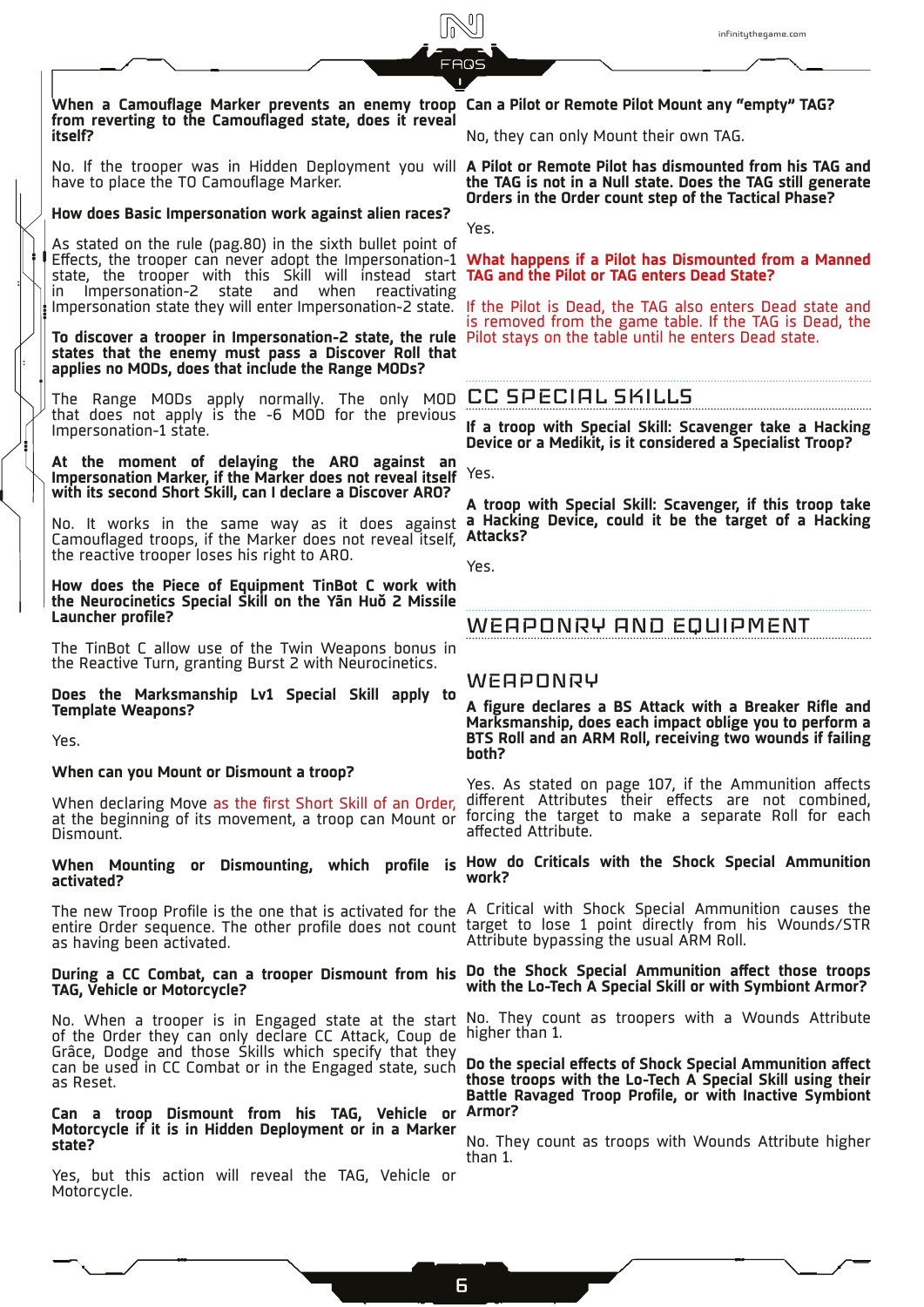**How does Shock Special Ammunition affect troops whose What is the angle of LoF of a Holoecho? troop profile has a Wounds Attribute greater than 1 and who have the Special Skills V: Dogged or V: No Wound**  The same as its owner, usually 180˚. **Incapacitation?**

It will have the same effect as Normal Ammunition in **Impetuous?** this situation. The Important! Box text should read:

A target of Shock Special Ammunition that enters the Partial Cover, as indicated by the Impetuous rule. Dead state directly, bypassing the Unconscious state, cannot activate the Spawn-Embryo, V: Dogged, or V: No **Can I declare a BS Attack against a TinBot?**  Wound Incapacitation states.

# TYPES OF WEAPONS

**The rules say that a Critical with an Intuitive Attack deals one direct wound. What happens when you roll a Critical when laying a Mine or other Deployable Weapon with Equipment enter the Disabled state including the Intuitive Attack?** 

Simply deploy it and don't detonate it, the Critical affects Intuitive Attack with a BS Weapon and the Mine or other Deployable Weapon is not a BS Weapon.

### **What weapons apply Dispersion under 3rd Ed rules?**

None. In 3rd Ed, weapons no longer apply the Dispersion rules.

### **What is the MOV Attribute of a Perimeter weapon?**

 $6 - 4$ "

**Can a Perimeter Weapon declare an Idle ARO or is it obligatory to declare Boost?**

It is obligatory to declare Boost.

**When performing an Attack with a Jammer, is the roll affected by the negative MOD of ODD or Camouflage, for example?**

No, in the case of an attack that does not require LoF, the negative MODs are not applied.

# **Does the Jammer ignore the +3 BTS granted by cover?**

Yes.

**Can weapons with the Impact Template Trait and no value in the damage attribute be fired with allied troopes in their area of effect? For example, a Smoke Grenade, an Eclipse Grenade or a Nimbus Grenade.**

Yes.

# **EQUIPMENT**

# **How does the Aerocam work?**

It provides to the user the 360º Visor Piece of Equipment, being Automatic Equipment that does not require a Roll or spend an Order to be used.

Being a Piece of Equipment can be picked up with the Booty Special Skill.

This Piece of Equipment does not have a profile, it is not considered a target and shall be represented by an AeroCam marker in base contact with the user.

# **What happens when a troop with Nanoscreen becomes**

This miniature no longer benefits from the Modifiers for

No. Because is a state Marker.

**A trooper inside the enemy Hacking Area declares that they are placing a Sniffer or Deployable Repeater. The enemy declares Blackout and gets a successful Roll and the trooper fails the BTS Roll. Does all the Comms deployed item?** 

No. Blackout only affects the Equipment that has not been deployed.

**Can I repair troops that have the AI Beacon Piece of Equipment?**

No. The bearer of the AI Beacon is considered a piece of Deployable Equipment, and not a trooper.

**When all the Proxies of a G: Jumper trooper are in a Null or Isolate state and the player has an AI Beacon, if the AI Beacon changes ownership via an enemy Minesweeper,**  does the enemy add one or two Orders to their Ordel **Pool?**

One. If the original owner recovers ownership of the AI Beacon, it will be add two Orders to the Order Pool, one for the AI Beacon and one for the G. Jumper.

### **Can Nullifiers be "turned on" and "off" at will?**

No. The Optional trait only applies to deploying the Nullifier.

# ADVANCED RULES

# COMMAND TOKENS

SWITCHING COMBAT GROUPS

# **When can this be done?**

As stated by the rules, this can only be done during the Order Count in the Tactical Phase of the Active Turn.

**Do Unconscious models count towards the limit?** Yes. Unconscious troopers are still part of their Combat Group.

**Can units that are not deployed on the table (TO, AD) be moved to a different Combat Group by using a Command Token?** 

Yes, but that will inform the opponent of the existence of those troopers.

**Does this reveal units in Hidden Deployment?** No. This doesn't activate the trooper in Hidden Deployment, so there's no need to reveal them.

7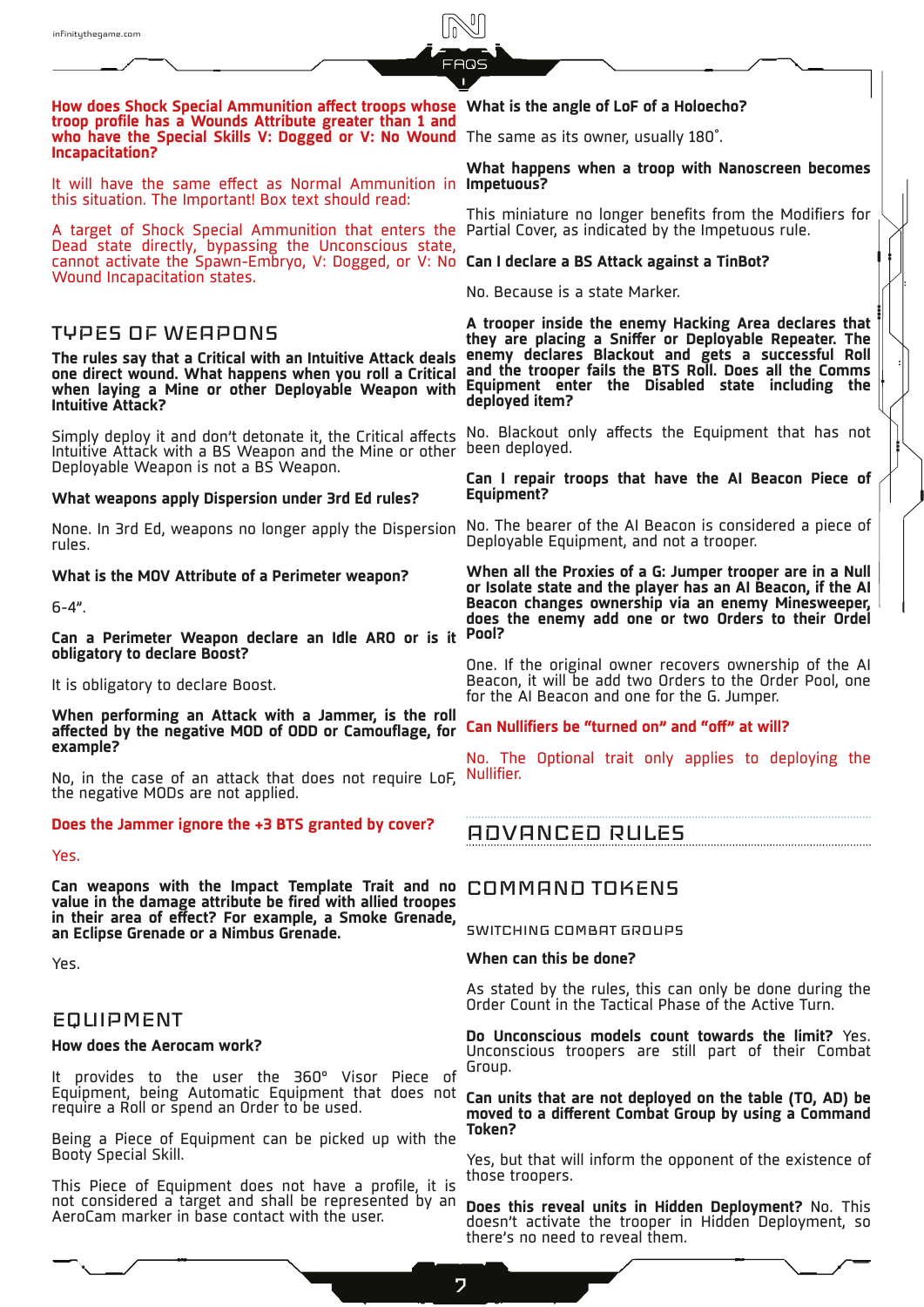infinitythegame.com

#### **Does it make the unit's information public?**

No it doesn't.

### CANCELLING RETREAT FOR A UNIT

**If a Command Token is used to cancel Retreat! for a unit does this also ignore other effects of Retreat!, e.g. downgrading Camouflage to Mimetism, breaking links,**  No. **etc?**

the trooper.

# COORDINATED ORDERS

**When a group of troopers activate simultaneously (using**  in a Coordinated Order. **a Coordinated Order or a Fireteam, for example), and they**  receive an ARO from a Template Weapon, does the attack **affect all the troops that traverse the area of effect at any Skill is in a Null state or a Disconnected state, can his time during the Order, or does the Reactive Player have to controller be part of a Coordinated Order? declare the exact moment where he places the template, affecting only some of the targets?** 

The template affects all the troopers that get in contact with the area of effect during this Order, as everything happening COORDINATED ORDER WITH TO CAMOUFLAGE during the Order is simultaneous.

**When two or more troopers activate simultaneously, (through a Coordinated Order or Fireteam, for example) can one of them "hide" behind the others to avoid AROs?** 

No. Troopers don't block LoF while moving.

**What happens when several troopers try to activate the**  Yes. **same mission objective through a Coordinated Order or G: Synchronized?** 

If all pass the Roll, you meet the Requirement and the element is activated.

element is not activated.

If some troops fail the roll and other troops pass the roll, you meet the Requirement and the element is activated, since the failure of one does not eliminate the success of another (as would occur with Heal / Repair).

**Is possible to activate more than one objective Marker (Antennas, Console…) at the same time through a Coordinated Order?** 

No, because it is necessary to select the Marker as a target, and in the Coordinated Order the target has to be the same for all the participating troopers.

#### **In the same way, can you destroy multiple Scenery Items?**

No, because you have to target the same objective when you declare an Attack.

**How does the Targetless trait interact with Coordinated Orders or with increased Burst in reaction, for example when throwing Smoke Grenades is it necessary to target the same point?** 

Yes, in both cases.

**Does the Regular Order used for a Coordinated Order need to be from the same Combat Group as the coordinated troopers?** 

Yes.

**Can a trooper in Isolate state take part in a Coordinated Order?**

The Token cancels all the effects of the Retreat! state for **Attacks or other Skills when declaring a Coordinated Order? Are Skills with the BS Attack label considered to be BS For example, could a Coordinated Order be made where one of the members declares Surprise Shot, another Forward Observer and a third troop shoot with a rifle?**

They are considered to be BS Attacks, so can be combined

**When a trooper with the G: Server or G: Synchronized** 

Yes.

**I have some TO Camo troopers in Hidden Deployment. They are all in the same group and they are all Regular. Now:** 

**a) Are they eligible for a Coordinated Order while they are in Hidden Deployment?**

**b) Can I spend one of the TO Camo trooper's personal Order to execute the Coordinated Order? The Coordinated Order rules talk about a "Regular Order", and the TO Camo trooper's one is a Regular Order**

If all fail the roll, you do not meet the Requirement and the No. Those Regular Orders are not added to the Order Pool and can only be expended on the trooper that generated it. To coordinate the troopers you would need a Regular Order from the Order Pool.

> **c) If I coordinate 3 TO Camo troopers in Hidden Deployment in this way, will I add their Orders to the Order Pool, lose them, or something else?**

> No. These Orders can only be used to reveal and activate the troop in Hidden Deployment. So these Orders will be lost.

COORDINATED ORDER WITH AIRBORNE DEPLOYMENT

**I have some AD troops. They are all in the same group and they are all Regular. Now:** 

**a) Can I use one of their personal Orders to do a Coordinated Order?**

No. You need a Regular Order from the Order Pool.

**b) If I coordinate the landing, will the Orders of the AD troopers be added to the Order Pool or not?**

No. As those Orders can only be used to deploy the AD trooper that generated it, the AD Orders are lost.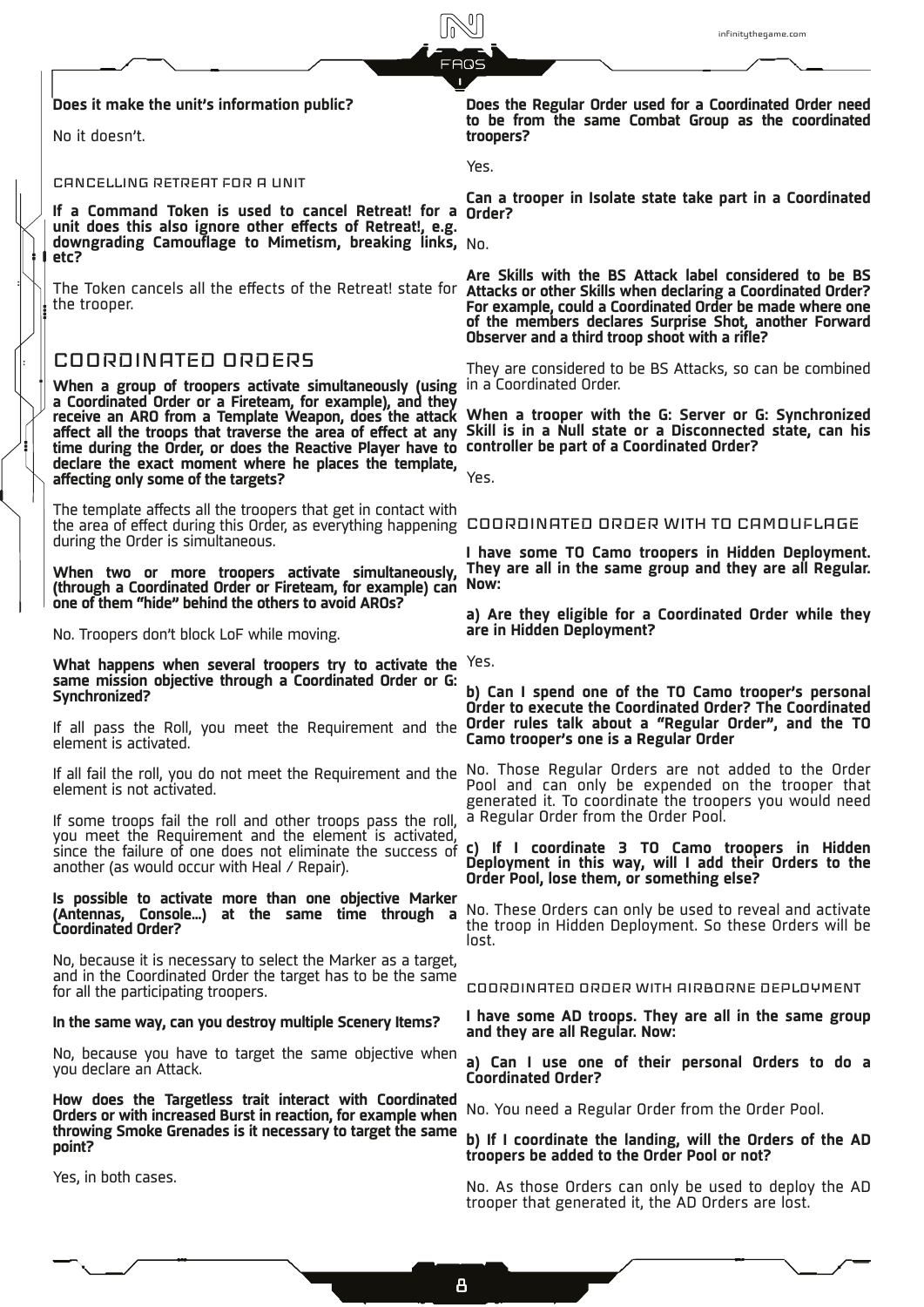#### **c) The same case as b), but with Impetuous troopers. If Does Stealth stop Hacking AROs if the Hacker doesn't I coordinate the landing using a Regular Order from my have Line of Fire? pool, will their Impetuous Orders be lost?**

The Impetuous Order would be lost because you would that declares a Short Movement Skill or Cautious have cancelled it. Remember that Impetuous Orders are only available during the Impetuous Phase.

# ADVANCED COMBAT: HACKING

#### **What happens when the Face to Face roll for Airborne Deployment vs Hack Transport Aircraft results in a tie?**

As stated in the Hacking Program, the Hacker needs to **win** the roll to apply the effects of the Program. So, in the case of a tie, the Program doesn't have any effect at all.

# **using the Hacking Program: Cybermask declare a Surprise Attack or a Surprise Shot?**

online version (updated from the Errata file), a trooper in point of his Wounds/Structure Attribute loses wounds. this state may use the Surprise Attack or Surprise Shot The types of ammunition apply the effects of the L1 Special Skills.

# **Program: Cybermask, does his ODD turn off? When will Enhanced Reaction be used in CC? the ODD turn on again?**

A trooper can only use or benefit from one Special Skill, piece of Equipment or Hacking Program with the NFB Trait or Label in the same Order.

When you use Cybermask, the ODD will turn off because No. this Equipment has the NFB Trait and any Special Skill or Equipment with this Trait or Label is incompatibe with **Does the Hacking Program: Blackout cause a troop to**  any other Special Skill or Equipment that has the same **enter the Isolated state?**  Trait or Label.

The ODD will turn on when you cancel or turn off the enter the Disabled state. effect of the Special Skill, Equipment, or in this case the Hacking Program, that produces the disconnection.

As an example, this means a trooper cannot benefit from the ODD and also the Surprise Shot provided by Cybermask in the same Order.

#### **Does a Remote that enters a Null state still keep any active Supportware Programs it has when it gets**  will return to the control of the owning player, regardless **repaired?**

the *hacker* doesn't enter Disabled state, Isolate state or any Null state or use another Supportware Program.

### **Should the Hacking Program: White Noise have the**  No. **Special Dodge trait? And against Multispectral Visor?**

against troopers using a Multispectral Visor. The same **dismounted?** applies to Pheroware Tactics: Mirrorball.

# **What volume does the Hacking Program: White Noise the size of a Circular Template and with infinite height?**

The Hacking Program: White Noise generates a zone with the size of a Circular Template and with infinite height.

Yes, it does. As stated in the rule, a trooper with Stealth Movement Skill within the Zone of Control but outside LoF does not grant an ARO, so that prevents the Hacker from using any program, because that would be declaring an ARO.

**If a troop is already in Immobilized-1 state from a previous Hacking Attack and suffers a second Hacking attack and wins the Face to Face Roll with a Reset, does this cancel the first Immobilized state?** 

Yes. Any successful unbeaten Reset roll will cancel the IMM-1 state.

**Can a Hacker that acquired the Impersonation-2 state Does a non-lethal hacking program (but without this trait) with DT Ammunition or similar, like Total Control, inflict a wound for each BTS roll failed by the target?** 

Yes. As stated in the Impersonation-2 state Effects of the Only the programs that state that the target loses one reduction to BTS or multiple rolls, **not** the lethal damage.

When a Hacker equipped with ODD uses the Hacking Can the Burst increase from the Hacking Program:

Yes.

**Can you Split the weapon's Burst in a Reactive Turn with an active Hacking Program: Enhanced Reaction?** 

No. The Hacking Program: Blackout causes the target to

### **Since a possessed TAG is considered to be an enemy, can you declare an Overlord attack to take control of a TAG in Possesed state? What happens then?**

Yes. Then you would control the TAG but in Possessed state (applying the corresponding Troop Profile). If the Possessed state of a trooper is cancelled, the trooper of who currently controls it.

Yes, because the Requirement of the Programs are that **Can you declare to the Gorgos TAG, Iguana TAG or Anaconda TAG as valid targets of the Hacking Program: Expel?**

No. It does not have the Special Dodge Trait, even **Control on a TAG whose Pilot or Remote Pilot has Can you use the Hacking Programs Overlord or Total** 

No.

**create? A sphere like a Template Weapon or a zone with Every success when using the Hacker: Carbonite program, involves two BTS Rolls applying the effects of DT Special Ammunition. Does the target have to perform two or four BTS rolls?**

Only two BTS Rolls per success.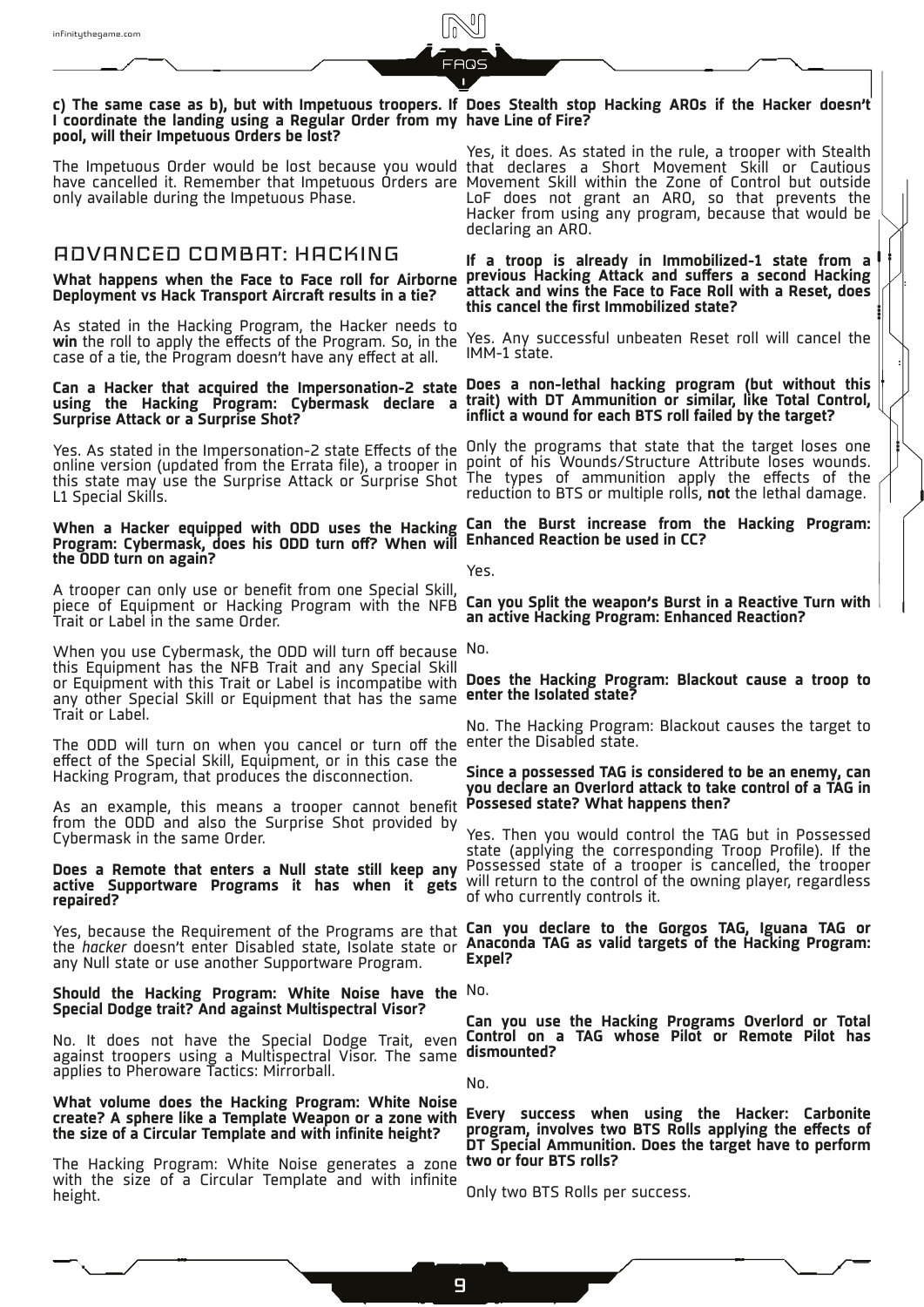# HACKING: EQUIPMENT

**The Defensive Hacking Device rule allows use of GADGET**  is outside the Saturation Zone and Fusilier B, who is also **Programs Level 1 and the quick references chart of the Appendices allows use of GADGET Programs Level 1 and 2. Which one is correct?** 

The Programs listed in the rule of the Device, it allows only use of GADGET Level 1.

**Can the bearer of an AI Beacon use the +3 PH Bonus to Airbone Deployment provided by an EVO Hacking Device?**

No.

**How do enemy Repeaters extend a Hacker's Hacking Area?**

If a Hacker is in the ZoC of an enemy Repeater, all enemy Hackers on the table are inside their Hacking Area.

# SPECIAL TERRAIN RULES

**How does a Saturation Zone reduce the Burst?** 

EXAMPLE 1



A Grenzer with a Sniper Rifle with B2, inside a Saturation Zone, declares a BS Attack with his total Burst to the Fusilier A, who is outside of the Saturation Zone. After suffering the -1 B MOD for Saturation Zone his B changes to 1 (2-1=1)

EXAMPLE 2



A Grenzer with a Sniper Rifle with B2, inside a Saturation Zone divides his weapon's Burst between Fusilier A, who outside of the Saturation Zone. He allocates 1 shot to Fusilier A and 1 shot to Fusilier B. The Burst 1 against Fusiliers A and B remains unchanged, as a Saturation Zone cannot modify the Burst below 1.

EXAMPLE 3



In this situation, the Grenzer with Sniper Rifle with B2, outside a Saturation Zone, divides his weapon's Burst between Fusilier A, who is outside the Saturation Zone and Fusilier B, who is inside the Saturation Zone. He allocates 1 shot to Fusilier A and 1 shot to Fusilier B. The Burst 1 against Fusilier B remains unchanged, as a Saturation Zone cannot modify the Burst below 1.

# SCENERY STRUCTURES

**Can any trooper pass through a Narrow Gate in a Prone State?** 

Yes, because prone troopers have a Silhouette value of 0, so they fulfil the Requirements to pass through the Narrow Gate.

**When an Access Scenery Item (a door, for example) enters Destroyed state, is the access point blocked, open or something else?** 

The Access point is considered open.

# **STATES**

**Can you choose to cancel game states that are the result of an optional Skill? For example Camouflaged state or an IMP state.**

No, unless the Cancellation bullet points for the game state say that you can cancel the state voluntarily.

**If you use a Command Token to cancel the Possessed state of a TAG, when during the Tactical Phase is the Possessed state cancelled?**

Before the Order count.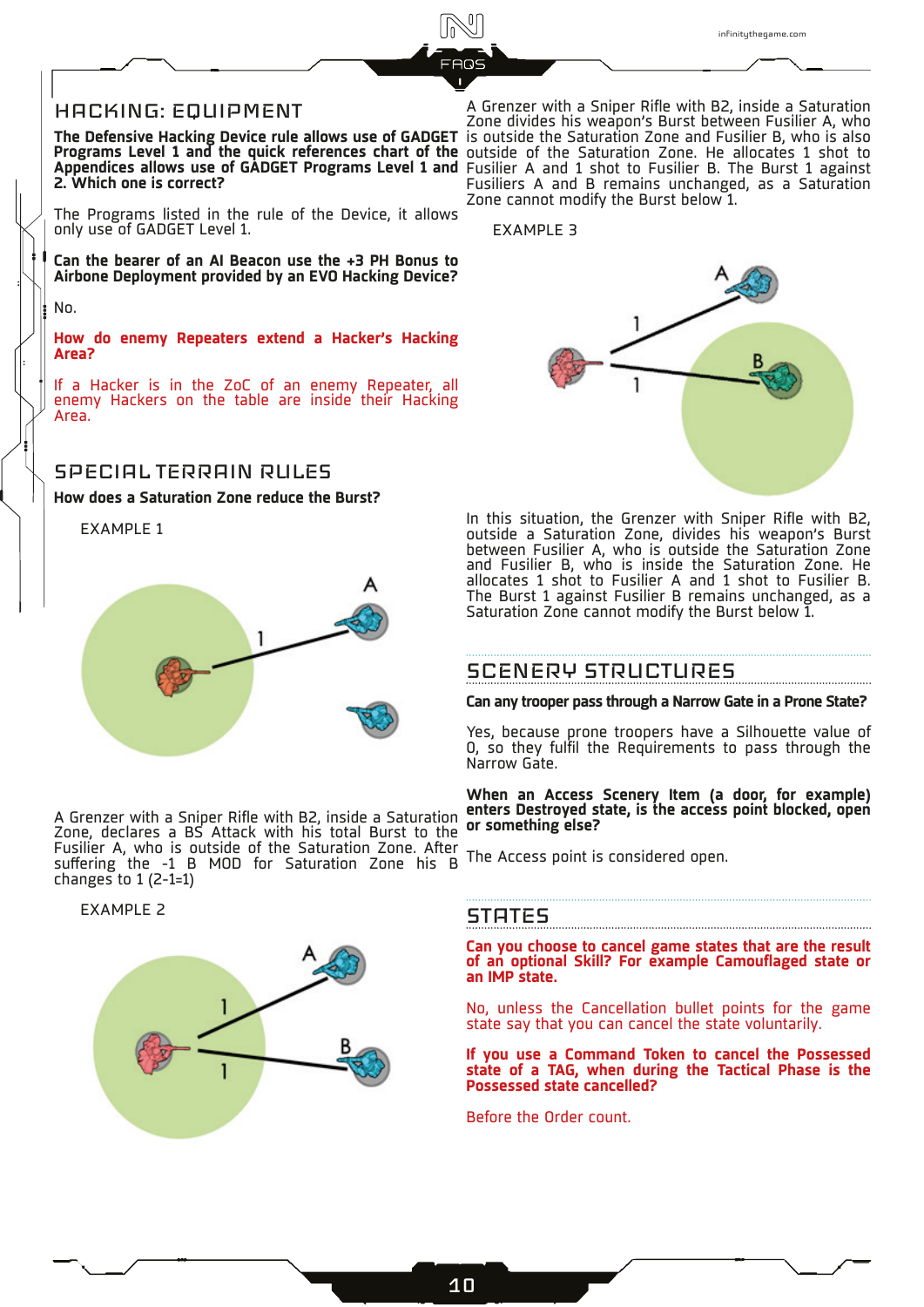# **FIRETEAMS**

## **Can a Fireteam member be part of a Coordinated Order?**

Order automatically stops being part of the Fireteam, immediately losing all the advantages of being in a Fireteam.

#### **Can a Fireteam declare the special maneuver: Discover + BS Attack?**

Yes.

**Can you spend a Regular Order on a Fireteam member to activate that trooper and leave the Fireteam?**

No. You cannnot activate individual Fireteam members with a Regular Order, so you would need to cancel the Fireteam or create a new Fireteam without that trooper.

**Do MediKits, Forward Observer, Discover, Deactivators and Minesweepers get the Burst Support Bonus granted by a Fireteam? Can they be used with Triangulated Fire?**

No, because they are Skills or items of Equipment.

ITS

**In an ITS scenario, if one of the players doesn't have any troopers left in the game. Does the game end at this this moment or do we keep playing until the end conditions of the scenario are met?**

The game continues until the end conditions of the **Do the Civilian Rules apply to High Value Targets?** scenario are met.

**In an ITS scenario, in one of the game rounds we only play one of the player's turns. Do we consider that the game round has been played and therefore score for this round?**

This left to the discretion of the tournament organizers.

### **What are the rules to use the Classified Deck during an**  Hostile. **ITS game?**

As described in the ITS rules:

*"Each player must shuffle his own Classified Deck in front of*  No. It would be counted only if the Pilot or Remote Pilot *his opponent and pick two random cards for each Classified*  was killed, while dismounted. *Objective determined in the scenario. He will be allowed to discard one of them. The discard will take place before picking the next two cards for the following Classified Objective."*

#### **What happens if you pick two of the same card, or a**  Operations. **duplicate of one already chosen?**

You must discard the duplicate and pick a new one from **SWC for 0-75 points or 1 SWC for each mercenary trooper?** the deck.

### **Why does the Classified Deck have 40 cards?**

This quantity is needed for another use of the Classified Deck, like the INTELCOM Cards, used in some ITS scenarios.

### **Does the Classified Deck contain just one 40-card deck, or does it contain two 20-card decks, as it looks like because of the numbers in the lower left corner?**

No. Any Fireteam member taking part in a Coordinated It's just one deck. The numbering in the first printing was<br>Not any Fireteam member taking part in a Coordinated Wrong but has been fixed in the cocord printing. If your wrong, but has been fixed in the second printing. If your deck came in a grey box this is from the first printing, if it came in an orange box this is from a later printing.

## **If I have chosen to use my Classified Objective card as an INTELCOM Card, can I still perform the Secure HVT Classified Objective?**

No. Secure HVT replaces your Classified Objective card, but you have already replaced it with an INTELCOM Card. There is no possibility to replace your INTELCOM Card with Secure HVT.

**In what order should players reveal who has chosen to use their Clssifies Objective as an INTELCOM card?**

Each player rolls a die and the one who gets the highest score must make their decision first and inform their adversary.

**When do I have to give my opponent my Courtesy List?**

You can show your Courtesy List at the end of the Deployment phase.

**Can I declare an Imetron or a Netrod as a target to accomplish a Classified Objective?**

No. The bearer of the AI Beacon is considered a piece of Deployable Equipment, and not a trooper.

Yes.

**Can the Special Skill Synchronize Civilian be used in the scenarios where the HVT counts as the Designated Target?**

Yes, but remember that the enemy HVT is considered

**In the scenarios that grant objective points for killing Specialist Troops, would the elimination of a TAG be counted?**

# **Do TAG Operators count for Zones of Operations?**

Yes. The total army points of the TAG to which the Operator belongs will be added to the Zone of

**How is the SWC cost for Soldiers of Fortune extra applied? 1** 

1 SWC for 0-75 points.

# DATATRACKER

**Are the Datatrackers declared in deployment order or by another method such as initiative order or a separate die roll?**

Datatracker is declared in Initiative order.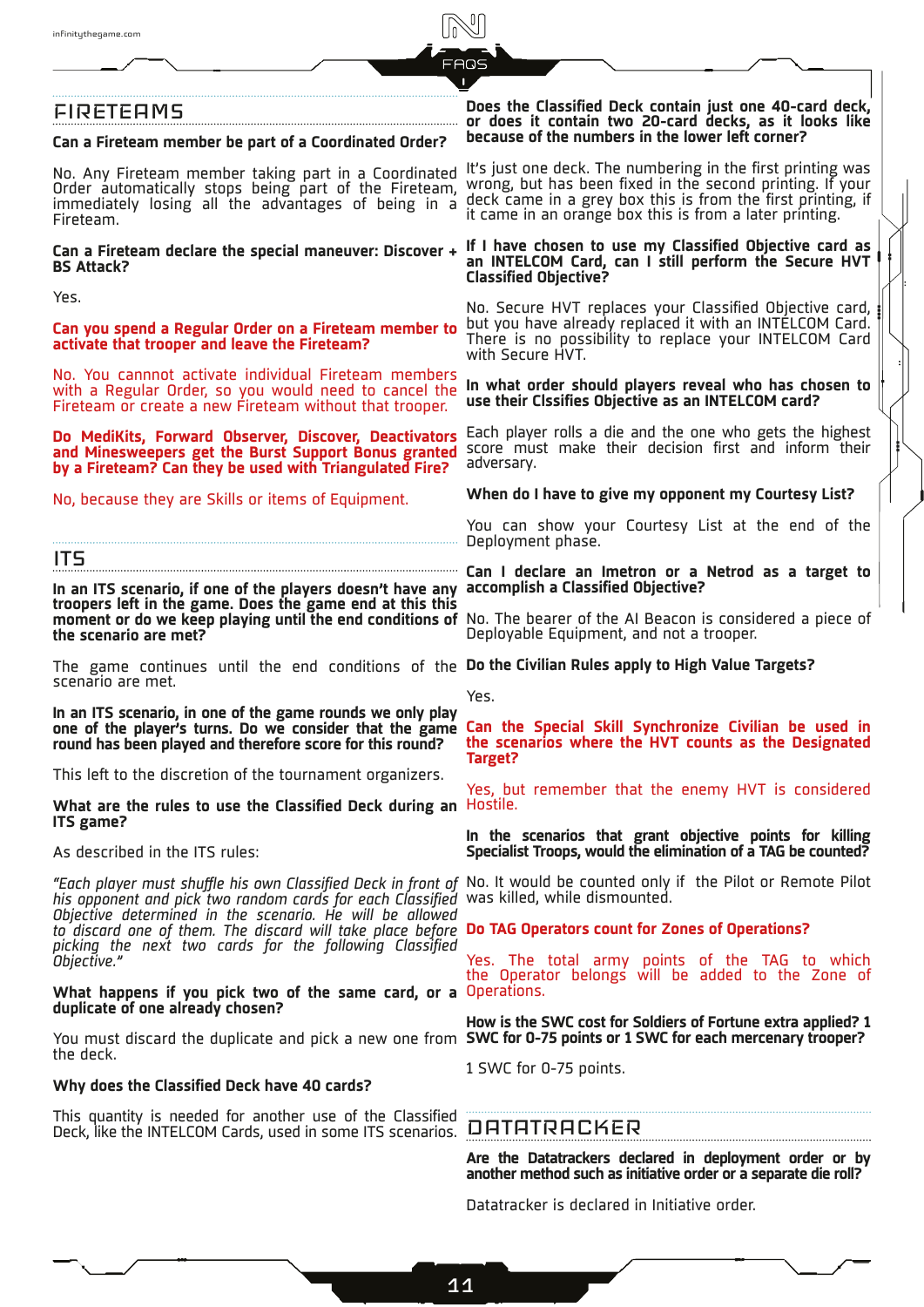**Is there any effect on a Datatracker if the trooper becomes Irregular (Due to Isolation, for example)?** 

No. Nothing happends.

**How does G: Jumper L1 interact with Datatracker selection?**

doesn't move to the other Proxies. Remember that the **trait in CC mode. Is this intended?** DataTracker can't be in a marker state.

when the Pilot or Remote Pilot Dismounts? And with the The Grid - Can an Antenna in the Damaged state still be **If a TAG is selected as the DataTracker, what happens Operator?**

The Pilot or Remote Pilot becomes the DataTracker Yes. and the DataTracker marker will pass to them. When the Pilot or Remote Pilot Mounts the TAG the TAG will become the DataTracker again. If a TAG in Locked state cancels it by the Reset Skill, the TAG will become the DataTracker again. Note that Remote Pilots can become the DataTracker even though they are Remotes.

The same applies to a TAG Operator when their TAG's Evacuation Device activates.

# **SCENARIOS**

**Biotechvore – In the mission Biotechvore, do troops in Hidden Deployment have to make the BTS roll at the end of each Active Turn?** 

No. One of the effects of Hidden Deployment is that trooper is considered not to be on the game table at all. So, the Biotechvore doesn't affect them.

**Decapitation – In the mission Decapitation, if my lieutenant is a camouflage marker, do I have to say that it is a Camouflage Marker or which specific Camouflage Marker it is?**

You must say which Camouflage Marker it is.

**Supplies – When you get a successful Roll to Extract Boxes, is it considered that the Specialist Troop has already picked up the Supplies Box or should you spend another Order to use the Pick up Supply Box Skill?**

If you have asuccess on the WIP Roll you get the Supply Box. So, you need only one Order.

**Highly Classified – Are the Secondary Objectives taken in count to accomplish more Classified Objectives?**

Yes.

**Hunting Party – When do you consider a Lieutenant Hunted Down?**

At the end of the game all troopers that are in Isolated, Imm1 or Imm2 states and had these states applied to him while he was Lieutenant.

**Hunting Party - Does Veteran L1 (or skills that include it such as Morat) make a trooper unable to be 'Hunted Down' due to being in Isolated state?**

Yes, they only can be hunted down when they are in IMM state.

**Looting and Sabotaging - How many Objective Points do you get for dealing 4 STR to the enemy AC2?**

4 OP in total. 3 OP for dealing 3 STR and then 1 OP for Destroying it.

**Looting and Sabotaging - As written, D-Charges cannot**  A Proxy can be selected as DataTracker, but the DataTracker **be used against the AC2 because they lack Anti-Material** 

D-Charges may be used against the AC2.

**Designated?**